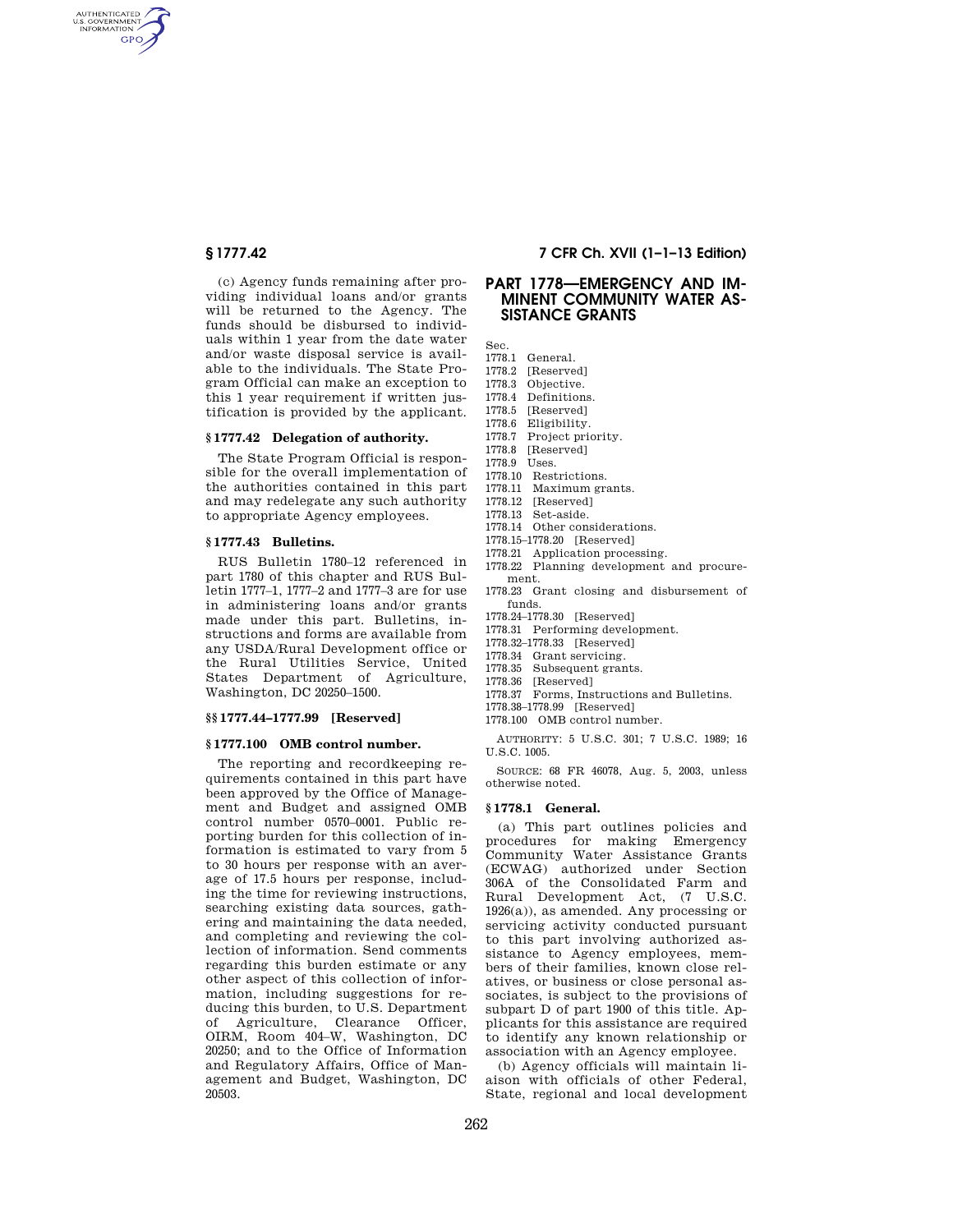## **Rural Utilities Service, USDA § 1778.6**

agencies to coordinate related programs to achieve rural development objectives.

(c) Agency officials shall cooperate with appropriate State agencies in making grants that support State strategies for rural area development.

(d) Funds allocated for use in accordance with this part are also to be considered for use by Indian tribes within the State regardless of whether State development strategies include Indian reservations within the State's boundaries. Indians residing on such reservations must have an equal opportunity along with other rural residents to participate in the benefits of this program. This includes equal application of outreach activities of Field Offices.

(e) Federal statutes provide for extending the Agency financial programs without regard to race, color, religion, sex, national origin, marital status, age, or physical/mental handicap (provided the participant possesses the capacity to enter into legal contracts).

## **§ 1778.2 [Reserved]**

## **§ 1778.3 Objective.**

The objective of the ECWAG Program is to assist the residents of rural areas that have experienced a significant decline in quantity or quality of water, or in which such a decline is considered imminent, to obtain or maintain adequate quantities of water that meets the standards set by the Safe Drinking Water Act (42 U.S.C. 300f et seq.) (SDWA).

## **§ 1778.4 Definitions.**

*Acute shortage.* An acute shortage is a situation in which the system either cannot deliver water at all through its distribution system or can only deliver water on a sporadic basis.

*Emergency.* Occurrence of an incident such as, but not limited to, a drought; earthquake; flood; tornado; hurricane; disease outbreak; or chemical spill, leakage, or seepage.

*Rural areas.* Includes any area not in a city or town with a population in excess of 10,000 inhabitants, according to the latest decennial census of the United States. located in any of the fifty States, the Commonwealth of Puerto Rico, the Western Pacific Territories, Marshall Islands, Federated States of Micronesia, Republic of Palau, and the U.S. Virgin Islands.

*Significant decline in quality.* A significant decline in quality of potable water occurs when the present community source or delivery system does not meet, as a result of an emergency, the current SDWA requirements. For a private source or delivery system a significant decline in quality occurs when the water is no longer potable as a result of an emergency. As used in this Subpart, the term significant decline in quality may also include a situation where a significant decline is likely to occur within one year from the date of the filing of an application.

*Significant decline in quantity.* A significant decline in the quantity is caused by a disruption of the potable water supply by an emergency. The disruption in quantity of water prevents the present source or delivery system from supplying potable water needs to rural residents. This would not include a decline in excess water capacity. As used in this Subpart, the term significant decline in quantity may also include a situation where a significant decline is likely to occur within one year from the date of the filing of an application.

*Statewide Nonmetropolitan Median Household Income (SNMHI).* Median household income of the State's nonmetropolitan counties and portions of metropolitan counties outside of cities, towns or places of 50,000 or more population.

[68 FR 46078, Aug. 5, 2003, as amended at 69 FR 65519, Nov. 15, 2004]

#### **§ 1778.5 [Reserved]**

### **§ 1778.6 Eligibility.**

(a) Grants may be made to public bodies and private nonprofit corporations serving rural areas. Public bodies include counties, cities, townships, incorporated towns and villages, boroughs, authorities, districts, and other political subdivisions of a State. Public bodies also include Indian tribes on Federal and State reservations and other Federally recognized Indian Tribal groups in rural areas.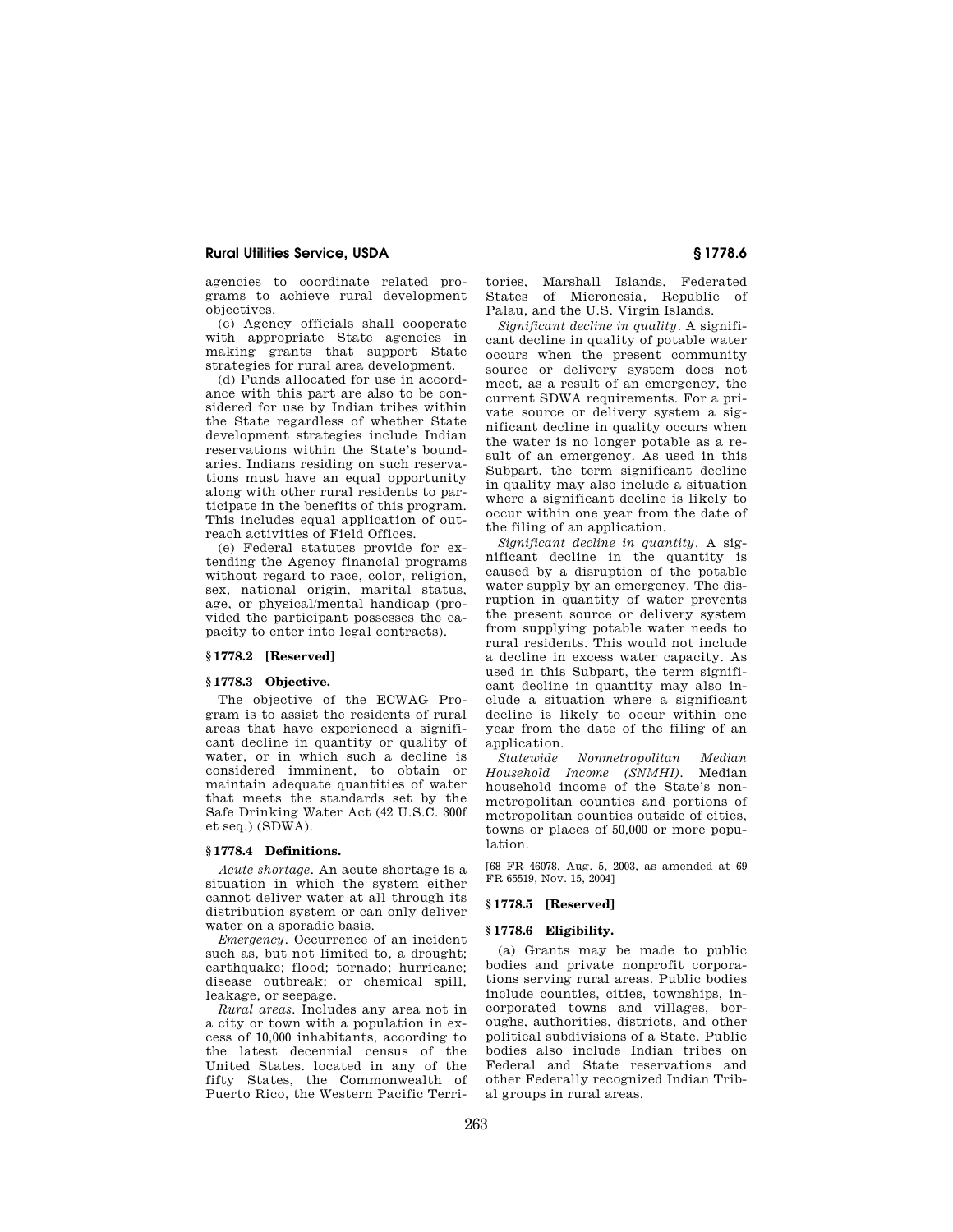**§ 1778.7 7 CFR Ch. XVII (1–1–13 Edition)** 

(b) In the case of grants made to alleviate a significant decline in quantity or quality of water available from the water supplies of rural residents, the applicant must demonstrate that the decline occurred within two years of the date the application was filed with the Agency. This would not apply to grants made for repairs, partial replacement, or significant maintenance on an established water system. In situations involving imminent decline, evidence must be presented to demonstrate that the decline is likely to occur within one year of the date the application is filed with the Agency.

## **§ 1778.7 Project priority.**

Paragraph (d) of this section indicates items and conditions which must be considered in selecting applications for further development. When ranking eligible applications for consideration for limited funds, Agency officials must consider the priority items met by each application and the degree to which those priorities are met.

(a) *Applications.* The application and supporting information submitted with it will be used to determine the proposed project's priority for available funds.

(b) *State Office review.* All applications will be reviewed and scored for funding priority using RUS Bulletin 1778–1. Eligible applicants that cannot be funded should be advised that funds are not available.

(c) *National Office review.* Each year all funding requests will be reviewed by the National Office beginning 30 days after funds from the annual appropriation are made available to the Agency. Reviews will continue throughout the fiscal year as long as funds are available. Projects selected for funding will be considered based on the priority criteria and available funds. Projects must compete on a national basis for available funds, and the National Office will allocate funds to State offices on a project by project basis.

(d) *Selection priorities.* The priorities described below will be used by the State Program Official to rate applications and by the Assistant Administrator of Water and Environmental Programs to select projects for funding. Points will be distributed as indicated in paragraphs (d)(1) through  $(d)(5)$  of this section and will be considered in selecting projects for funding. A copy of RUS Bulletins 1778–1 and 1778– 2 used to rate applications, should be placed in the case file for future reference.

(1) *Population.* The proposed project will serve an area with a rural population:

(i) Not in excess of 1,500—30 points.

(ii) More than 1,500 and not in excess of 3,000—20 points.

(iii) More than 3,000 and not in excess of 5,000—15 points.

(iv) Over 5,000—0 points.

(2) *Income.* The median household income of population to be served by the proposed project is:

(i) Not in excess of 70% of the statewide nonmetropolitan median household income—30 points.

(ii) More than 70% and not in excess of 80% of the statewide nonmetropolitan median household income—20 points.

(iii) More than 80% and not in excess of 90% of the statewide nonmetropolitan median household income—10 points.

(iv) Over 90% of the statewide nonmetropolitan median household income—0 points.

(3) *Significant decline.* Points will be assigned for only one of the following paragraphs when the primary purpose of the proposed project is to correct a significant decline that has occurred in the:

(i) Quantity of water available from private individually owned wells or other individual sources of water—30 points; or

(ii) Quantity of water available from an established system's source of water—20 points; or

(iii) Quality of water available from private individually owned wells or other individual sources of water—30 points; or

(iv) Quality of water available from an established system's source of water—20 points.

(4) *Imminent decline.* The proposed project will attempt to avert an imminent decline expected to occur during the one-year period following the filing of an application—10 points.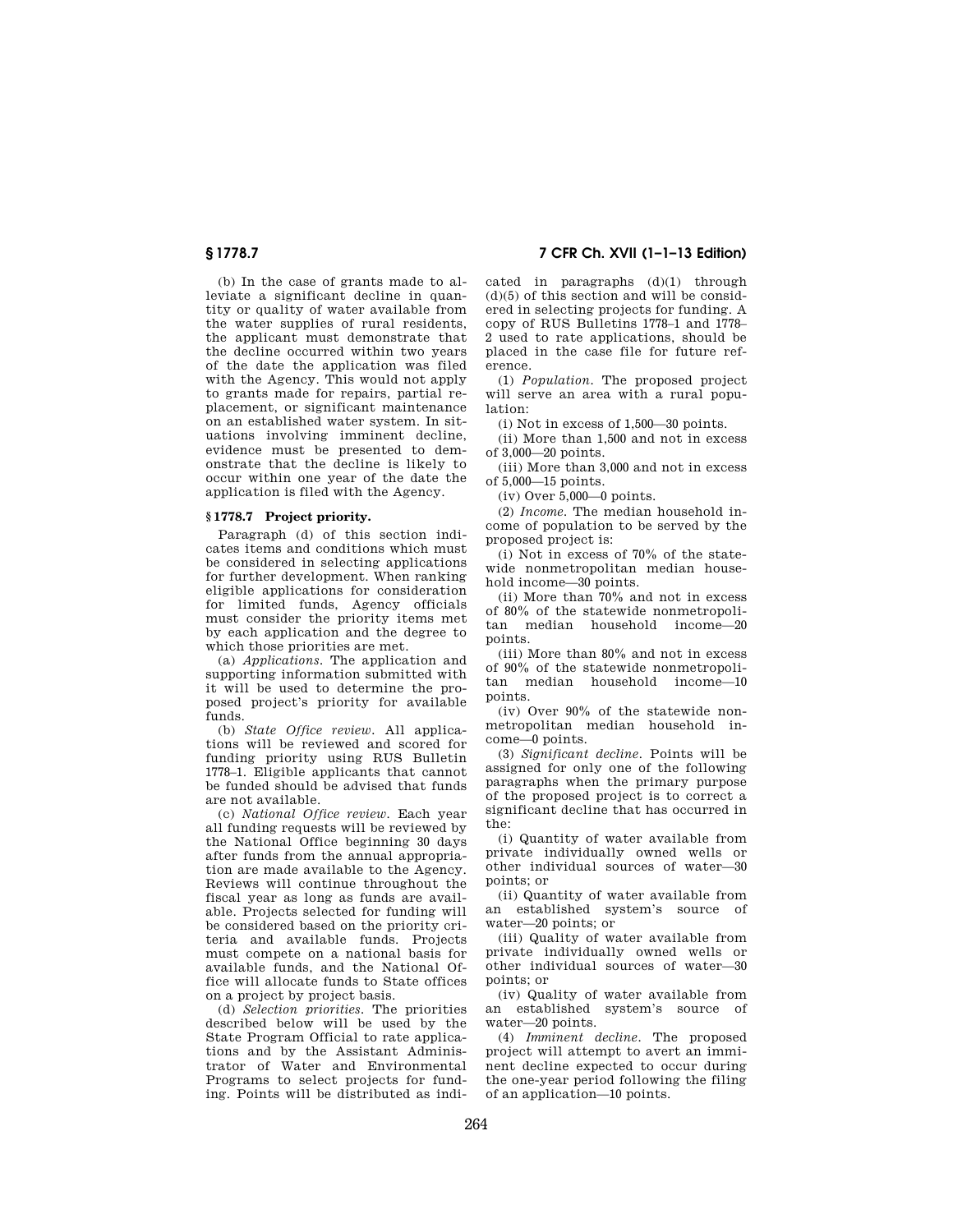## **Rural Utilities Service, USDA § 1778.11**

(NOTE: If points were assigned above for a significant decline, no points will be awarded for imminent decline.)

(5) *Acute shortage.* Grants made in accordance with §1778.11(b) of this part to assist an established water system remedy an acute shortage of quality water or correct a significant decline in the quantity or quality of water that is available—10 points.

(6) *Discretionary.* In certain cases the Administrator may assign up to 30 points for items such as geographic distribution of funds, rural residents hauling water, severe contamination levels, etc.

# **§ 1778.8 [Reserved]**

#### **§ 1778.9 Uses.**

Grant funds may be used for the following purposes:

(a) Waterline extensions from existing systems.

(b) Construction of new waterlines.

(c) Repairs to an existing system.

(d) Significant maintenance to an existing system.

(e) Construction of new wells, reservoirs, transmission lines, treatment plants, and other sources of water.

(f) Equipment replacement.

(g) Connection and/or tap fees.

(h) Pay costs that were incurred within six months of the date an application was filed with the Agency to correct an emergency situation that would have been eligible for funding under this part.

(i) Any other appropriate purpose such as legal fees, engineering fees, recording costs, environmental impact analyses, archaeological surveys, possible salvage or other mitigation measures, planning, establishing or acquiring rights associated with developing sources of, treating, storing, or distributing water.

(j) Assist rural water systems to comply with the requirements of the Federal Water Pollution Control Act (33 U.S.C. 1251 et seq.) (FWPCA) or the SDWA when such failure to comply is directly related to a recent decline in quality of potable water. This would not apply to changes in the requirements of FWPCA or SDWA.

(k) Provide potable water to communities through means other than those covered above for not to exceed 120 days when a more permanent solution is not feasible in a shorter time frame.

## **§ 1778.10 Restrictions.**

(a) Grant funds may not be used to:

(1) Assist any city or town with a population in excess of 10,000 inhabitants according to the most recent decennial census of the United States. Facilities financed by RUS may be located in non-rural areas. However, loan and grant funds may be used to finance only that portion of the facility serving rural areas, regardless of facility location.

(2) Assist a rural area that has a median household income in excess of the statewide nonmetropolitan median household income according to the most recent decennial census of the United States.

(3) Finance facilities which are not modest in size, design, cost, and are not directly related to correcting the potable water quantity or quality problem.

(4) Pay loan or grant finder's fees.

(5) Pay any annual recurring costs that are considered to be operational expenses.

(6) Pay rental for the use of equipment or machinery owned by the rural community.

(7) Purchase existing systems.

(8) Refinance existing indebtedness, except for short-term debt incurred in accordance with §1778.9(h).

(9) Make reimbursement for projects developed with other grant funds.

(10) Finance facilities that are not for public use.

(b) Nothing in paragraph (a)(1) of this section shall preclude rural areas from submitting joint proposals for assistance under this part. Each entity applying for financial assistance under this part to fund their share of a joint project will be considered individually.

## **§ 1778.11 Maximum grants.**

(a) Grants not to exceed \$500,000 may be made to alleviate a significant decline in quantity or quality of water available to a rural area that occurred within two years of filing an application with the Agency, or to attempt to avoid a significant decline that is expected to occur during the twelve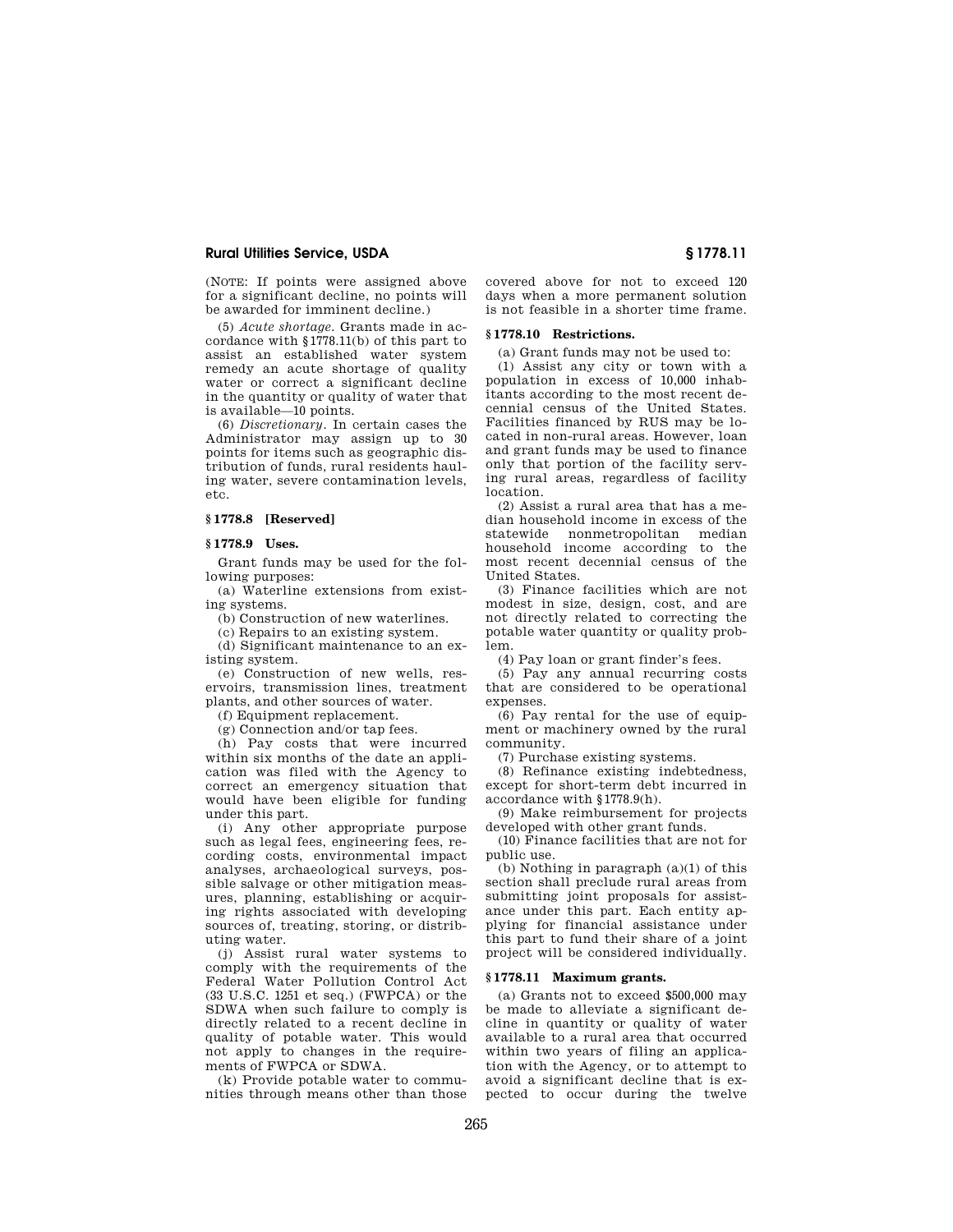month period following the filing of an application.

(b) Grants made for repairs, partial replacement, or significant maintenance on an established system to remedy an acute shortage or significant decline in the quality or quantity of potable water, or an anticipated acute shortage or significant decline, cannot exceed \$150,000.

(c) Grants under this part, subject to paragraphs (a) and (b) of this section, shall be made for 100 percent of eligible project costs.

## **§ 1778.12 [Reserved]**

#### **§ 1778.13 Set-aside.**

(a) At least 70 percent of all grants made under this grant program shall be for projects funded in accordance with §1778.11(a).

(b) At least 50 percent of the funds appropriated for this grant program shall be allocated to rural areas with populations not in excess of 3,000 inhabitants according to the most recent decennial census of the United States.

#### **§ 1778.14 Other considerations.**

(a) *Civil rights compliance requirements.*  All grants made under this part are subject to Title VI of the Civil Rights Act of 1964 (42 U.S.C. 2000d et seq.) as outlined in subpart E of part 1901 of this title.

(b) *Environmental requirements.* All projects must have appropriate environmental reviews in accordance with RUS requirements.

(c) *Uniform Relocation and Real Property Acquisition Policies Act (42 U.S.C. 4601 et seq.).* All projects must comply with the requirements set forth in 7 CFR part 21.

(d) *Flood and mudslide hazard area precautions.* If the project is located in a flood or mudslide area, then flood or mudslide insurance must be provided as required in subpart A of part 1806 of this title (RD Instruction 426.2).

(e) *Governmentwide debarment and suspension* (nonprocurement) and requirements for drug-free work place. All projects must comply with the requirements set forth in the U.S. Department of Agriculture regulations 7 CFR part 3017 and RD Instruction 1940-M.

## **§ 1778.12 7 CFR Ch. XVII (1–1–13 Edition)**

(f) *Intergovernmental review.* All projects funded under this part are subject to Executive Order 12372 (3 CFR, 1983 Comp., p. 197), which requires intergovernmental consultation with State and local officials. These requirements are set forth in U.S. Department of Agriculture regulations 7 CFR part 3015, subpart V, and RD Instruction 1970–I, 'Intergovernmental Review,' available in any Agency office or on the Agency's Web site.

[68 FR 46078, Aug. 5, 2003, as amended at 76 FR 80730, Dec. 27, 2011]

## **§§ 1778.15–1778.20 [Reserved]**

#### **§ 1778.21 Application processing.**

(a) The material submitted with the application should include the Preliminary Engineering Report, population and median household income of the area to be served, description of project, and nature of emergency that caused the problem(s) being addressed by the project. The documentation must clearly show that the applicant has had a significant decline in the quantity or quality of potable water or an acute shortage of potable water, or that such a decline or shortage is imminent, and that the proposed project will eliminate or alleviate the problem. For projects to be funded in accordance with §1778.11 (a), evidence must be furnished that a significant decline in quantity or quality occurred within two years before filing the application with the Agency, or is expected to occur within one year after filing the application.

(b) When favorable action will not be taken on an application, the applicant will be notified in writing by the State Program Official of the reasons why the request was not favorably considered. Notification to the applicant will state that a review of this decision by the Agency may be requested by the applicant in accordance with 7 CFR part 11.

#### **§ 1778.22 Planning development and procurement.**

Planning development and procurement for grants made under this part will be in accordance with subpart C of Part 1780 of this chapter. A certification should be obtained from the